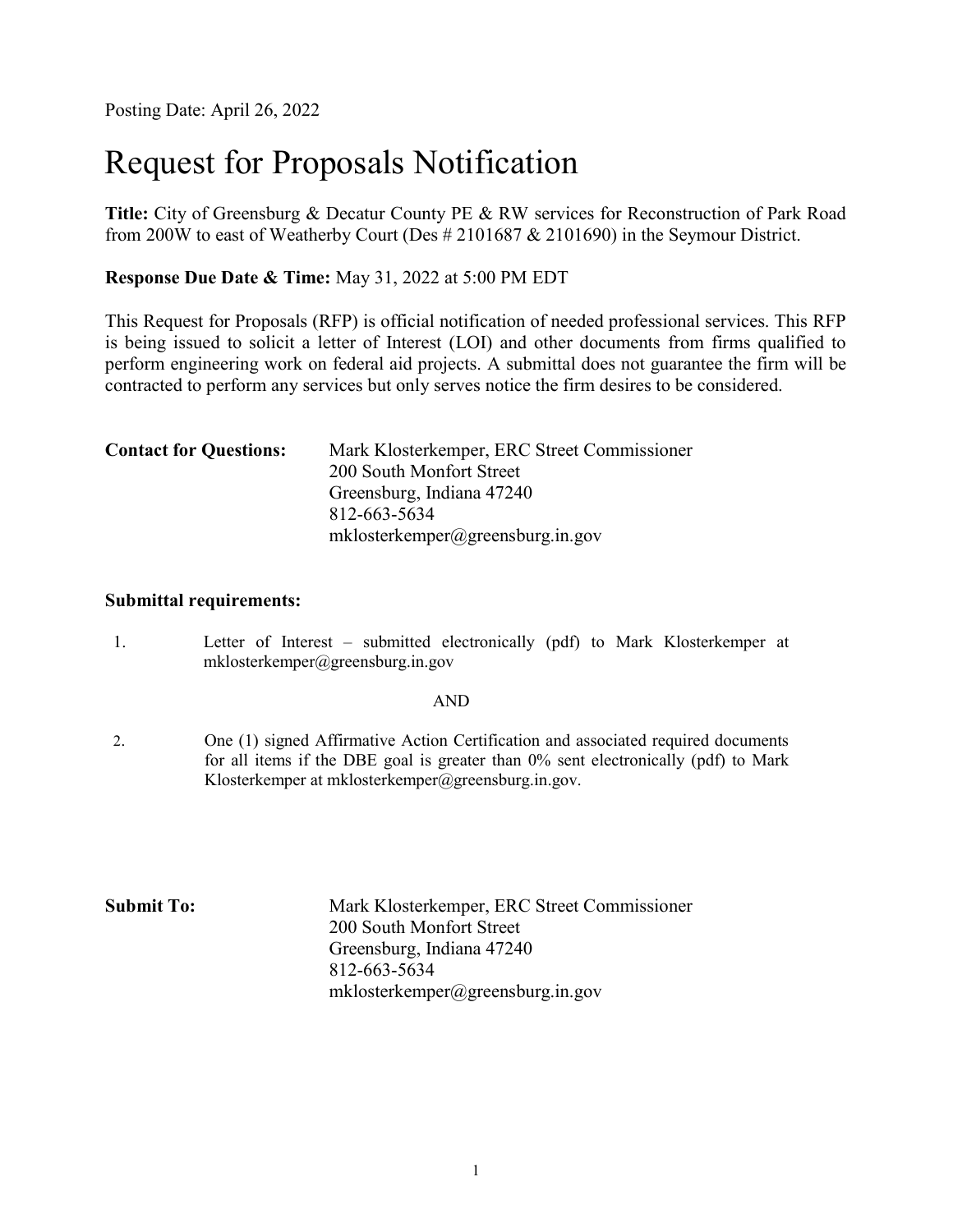#### Selection Procedures:

Consultants will be selected for work further described herein, based on the evaluation of the Letter of Interest (LOI) and other required documents. The Consultant Selection Rating Form used to evaluate and score the submittals is included for your reference. LPA will short list the top 3 Consultants for interviews based on scoring from the Consultant Selection Rating Form (Technical Expertise, Project Manager & Approach to Project). The interview selection ranking will be determined by the weighted score totals with the highest score being the top ranked firm. The top 3 firms will then be evaluated based upon all criteria in Consultant Selection Rating Form. Final selection ranking will be determined by:

The weighted score totals with the highest score being the top ranked firm

 $\bigcirc$  Rank totals with the lowest rank total being the top ranked firm

### Requirements for Letters of Interest (LOI)

- A. General instructions for preparing and submitting a Letter of Interest (LOI).
	- 1. Provide the information, as stated in Item B below, in the same order listed and signed by an officer of the firm. Signed and scanned documents, or electronically applied signatures are acceptable. Do not send additional forms, resumes, brochures, or other material unless otherwise noted in the item description.
	- 2. LOI's shall be limited to twelve  $(12)$  8  $\frac{1}{2}$ " x 11" pages that include Identification, Qualifications, Key Staff, and Project Approach.
	- 3. LOI's must be received no later than the "Response Due Date and Time"; as shown in the RFP header above. Responses received after this deadline will not be considered. Submittals must include all required attachments to be considered for selection.
- B. Letter of Interest Content
	- 1. Identification, Qualifications and Key Staff
		- a. Provide the firm name, address of the responsible office from which the work will be performed and the name and email address of the contact person authorized to negotiate for the associated work.
		- b. List all proposed sub consultants, their DBE status, and the percentage of work to be performed by the prime consultant and each sub consultant. (See Affirmative Action Certification requirements below.) A listing of certified DBE's eligible to be considered for selection as prime consultants or sub-consultants for this RFP can be found at the "Prequalified Consultants" link on the Indiana Department of Transportation (INDOT) Consultants Webpage. (http://www.in.gov/indot/2732.htm ).
		- c. List the Project Manager and other key staff members, including key sub consultant staff, and the percent of time the project manager will be committed for the contract, if selected. Include project engineers for important disciplines and staff members responsible for the work. Address the experience of the key staff members on similar projects and the staff qualifications relative to the required item qualifications.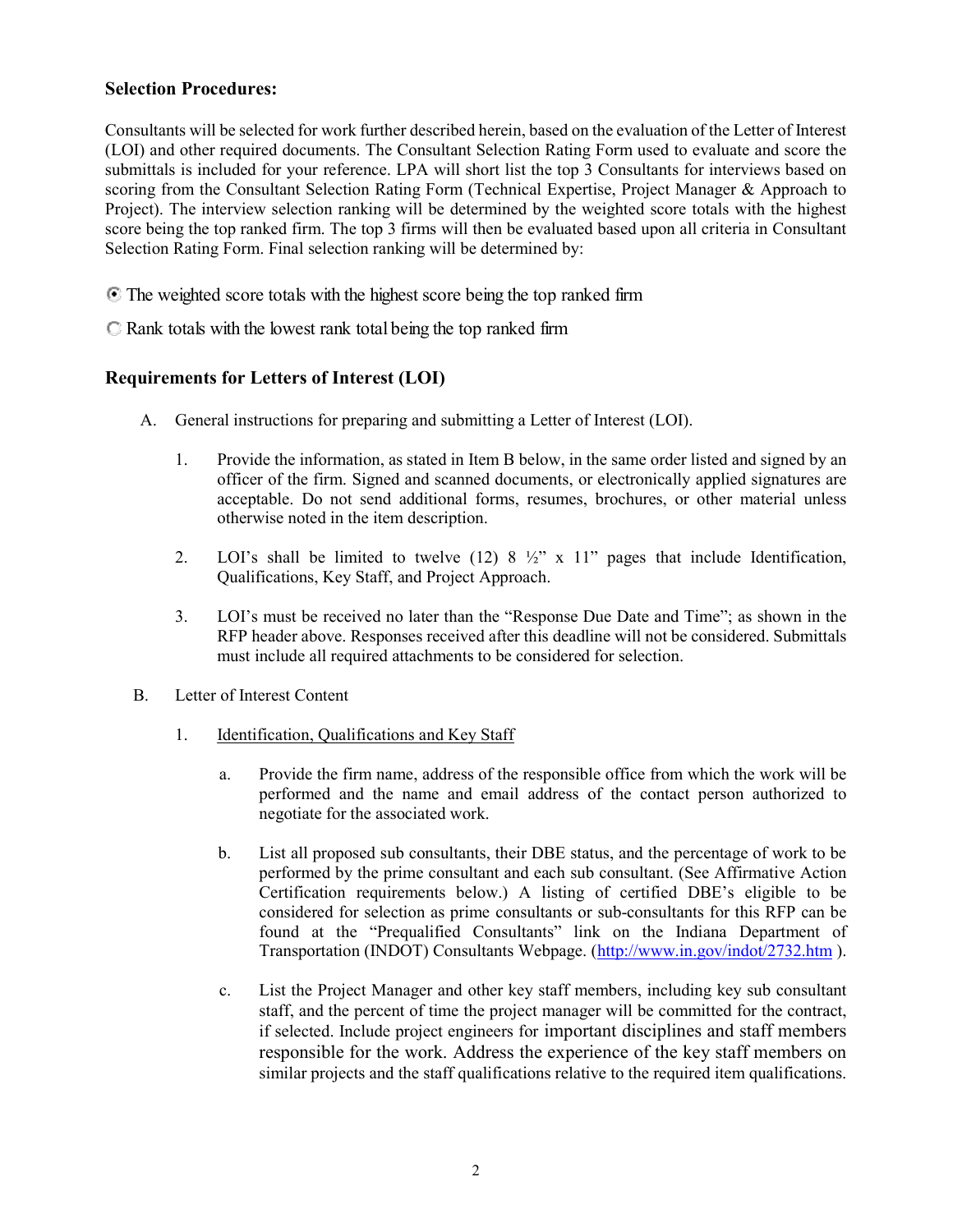- d. Describe the capacity of consultant staff and their ability to perform the work in a timely manner relative to present workload.
- 2. Project Approach
	- a. Provide a description of your project approach relative to the advertised services. For project specific items confirm the firm has visited the project site. For all items address your firm's technical understanding of the project or services, cost containment practices, innovative ideas and any other relevant information concerning your firm's qualifications for the project.

#### Requirements for Affirmative Action Certification

A completed Affirmative Action Certification form is required for all items that identify a DBE goal greater than "0", in order to be considered for selection. The consultant must identify the DBE firms with which it intends to subcontract.

On the Affirmative Action Certification, include the contract participation percentage of each DBE and list what the DBE will be subcontracted to perform.

If the consultant does not meet the DBE goal, the consultant must provide documentation in additional pages after the form that evidences that it made good faith efforts to achieve the DBE goal.

All DBE subcontracting goals apply to all prime submitting consultants regardless of the prime's status of DBE.

#### INDOT DBE Reciprocity Agreement with KYTC

An Agreement between INDOT and the Kentucky Transportation Cabinet (KYTC) established reciprocal acceptance of certification of DBE firms in their respective states under the Unified Certification Program (UCP) pursuant to 49 CFR  $?26.81(e)$  and (f).

Copies of the DBE certifications, as issued by INDOT or the Kentucky Transportation Cabinet (KYTC), are to be included as additional pages after the AAC form for each firm listed on the AAC form. The following are DBE Locator Directories for each State Transportation Agency:

#### INDOT: https://entapps.indot.in.gov/DBELocator/

KYTC: https://transportation.ky.gov/Civil-Rights-and-Small-Business-Development/Pages/Certified-DBE-Directory.aspx

Information about the Indiana DBE Program is available at: https://www.in.gov/indot/2674.htm.

Information about the KYTC DBE Program is available at: https://transportation.ky.gov/Civil-Rights-and-Small-Business-Development/Pages/default.aspx.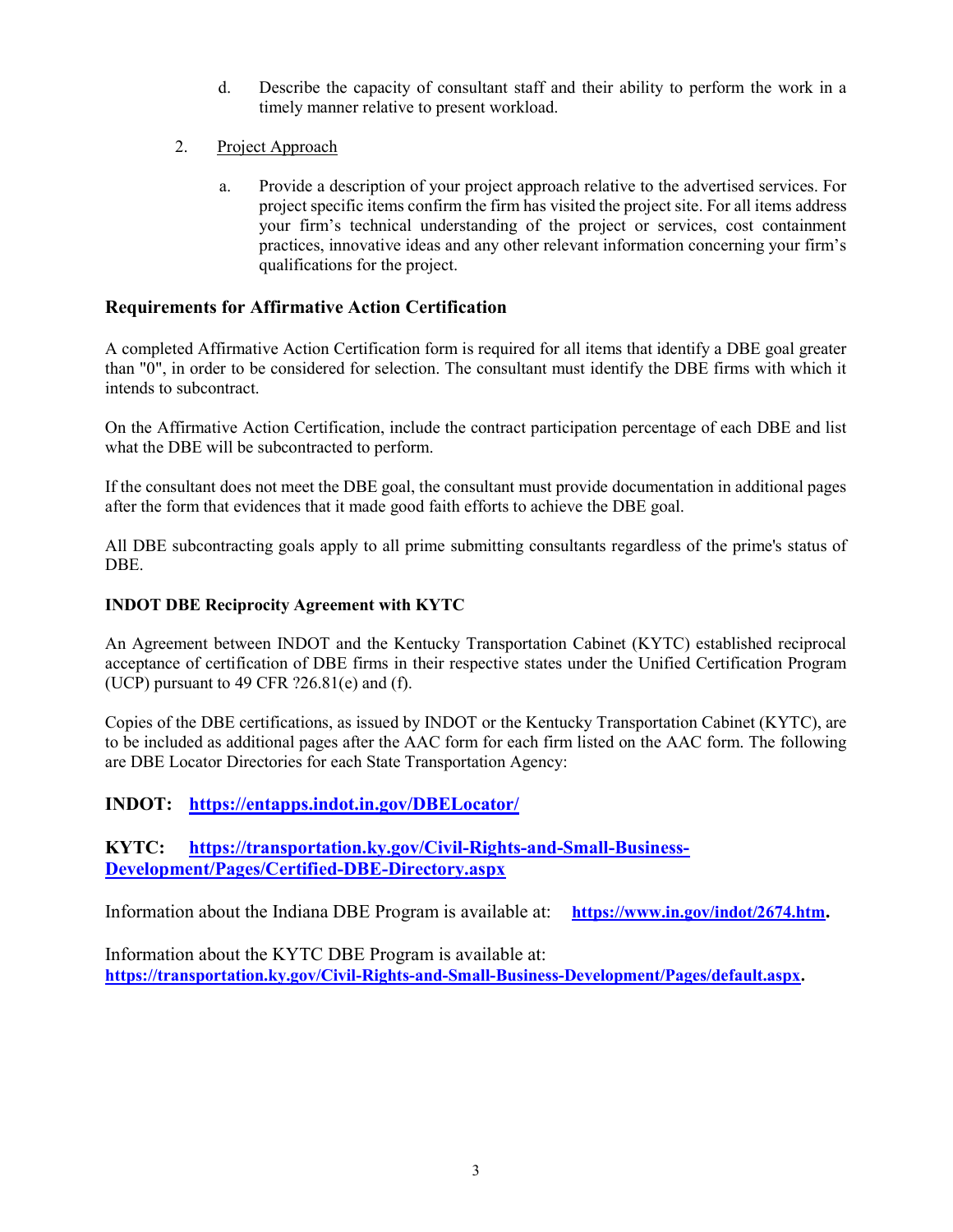## Work item details:

Local Public Agency: City of Greensburg & Decatur County

Project Location: Park Road from 200 West to east of Weatherby Court

Project Description: Complete road reconstruction including new pavement, storm sewer system, curb and gutter with inlets, driveway reconfiguration and intersection improvements. There will be sidewalks, a multi-use path, and street lighting the entire project length.

INDOT Des #: 2101687 & 2101690 Phases Included: PE & RW Estimated Construction Amount: \$7,103,000.00 Funding: 80% Federal Group III Funding, balance local funding Term of Contract: Until Project Completed DBE goal:  $7.0\%$ Required Prequalification Categories:  $\triangledown$  5.2 Environmental Document Preparation - CE  $\triangledown$  12.1 Project Management for Aquisition Services  $\vee$  6.1 Topographical Survey Data Collection  $\vee$  12.2 Title Search  $\vee$  8.1 Non-Complex Roadway Design  $\vee$  12.4 Appraisal

 $\vee$  9.1 Level 1 Bridge Design  $\vee$  12.5 Appraisal Review

11.1 Right of Way Plan Development 13.1 Construction Inspection

Additional Categories Listed Below:

5.3 Environmental Document Preparation – Section 4f

5.6 Waterway Permits

7.1 Geotechnical Engineering Services

10.4 Lighting Design

12.3 Value Analysis

12.6 Negotiation

12.7 Closing

- -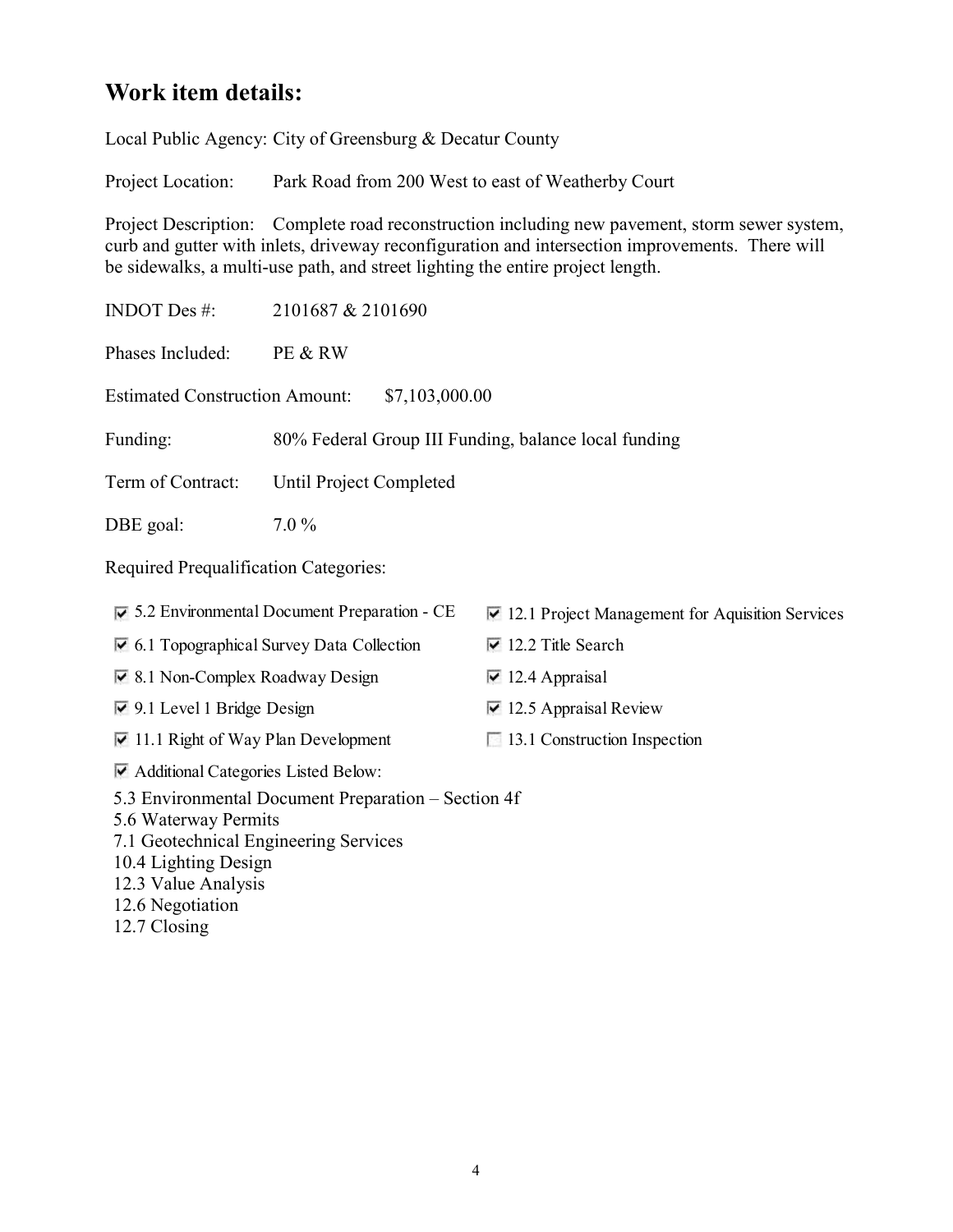### LPA Consultant Selection Rating Sheet

|                     | <b>LPA Consultant Selection Rating Sheet</b>                                                                                                 |                  |              |                            |                          |
|---------------------|----------------------------------------------------------------------------------------------------------------------------------------------|------------------|--------------|----------------------------|--------------------------|
| Sample:             |                                                                                                                                              |                  |              |                            |                          |
|                     | <b>RFP Selection Rating for</b>                                                                                                              |                  | Des. No.     |                            |                          |
|                     | (City, County, Town) or (Local Public Agency)                                                                                                |                  |              |                            |                          |
|                     | <b>Services Description:</b>                                                                                                                 |                  |              |                            |                          |
|                     | <b>Consultant Name:</b>                                                                                                                      |                  |              |                            |                          |
|                     | <b>Evaluation Criteria to be Rated by Scorers</b>                                                                                            |                  |              |                            |                          |
| Category            | <b>Scoring Criteria</b>                                                                                                                      | <b>Scale</b>     | <b>Score</b> | Weight                     | Weighted<br><b>Score</b> |
| Past                | Performance evaluation score averages from historical performance data.<br>Quality score for similar work from performance database.         |                  |              | 6                          |                          |
| Performance         | Schedule score from performance database.                                                                                                    |                  |              | 3                          |                          |
| Capacity of         | Responsiveness score from performance database.<br>Evaluation of the team's personnel and equipment to perform the project on time.          |                  |              | $\overline{1}$             |                          |
| <b>Team to do</b>   | Availability of more than adequate capacity that results in added value.<br>Adequate capacity to meet the schedule.                          | $\bf{0}$         |              | 20                         |                          |
| Work                | Insufficient available capacity to meet the schedule.                                                                                        | $-1$             |              |                            |                          |
|                     | Technical Expertise: Unique Resources that yield a relevant added value or<br>efficiency to the deliverable.                                 |                  |              |                            |                          |
| Team's              | Demonstrated outstanding expertise and resources identified                                                                                  | $\overline{c}$   |              |                            |                          |
| <b>Demonstrated</b> | for required services for value added benefit.                                                                                               |                  |              | 15                         |                          |
| Qualifications      | Demonstrated high level of expertise and resources identified<br>for required services for value added benefit.                              |                  |              |                            |                          |
|                     | Expertise and resources at appropriate level.                                                                                                | $\bf{0}$         |              |                            |                          |
|                     | Insufficient expertise and/or resources.<br>Predicted ability to manage the project, based on: experience in size, complexity,               | $-3$             |              |                            |                          |
|                     | type, subs, documentation skills.                                                                                                            |                  |              |                            |                          |
| Project             | Demonstrated outstanding experience in similar type and complexity.<br>Demonstrated high level of experience in similar type and complexity. | 2                |              | 20                         |                          |
| Manager             | Experience in similar type and complexity shown in resume.                                                                                   | $\boldsymbol{0}$ |              |                            |                          |
|                     | Experience in different type or lower complexity.<br>Insufficient experience.                                                                | $-1$<br>$-3$     |              |                            |                          |
|                     | Project Understanding and Innovation that provides cost and/or time savings.                                                                 |                  |              |                            |                          |
| <b>Approach to</b>  | High level of understanding and viable innovative ideas proposed.<br>High level of understanding of the project.                             | $\overline{c}$   |              | 15                         |                          |
| Project             | Basic understanding of the project.<br>Lack of project understanding.                                                                        | $\boldsymbol{0}$ |              |                            |                          |
|                     |                                                                                                                                              | $-3$             |              |                            |                          |
|                     |                                                                                                                                              |                  |              | <b>Weighted Sub-Total:</b> |                          |